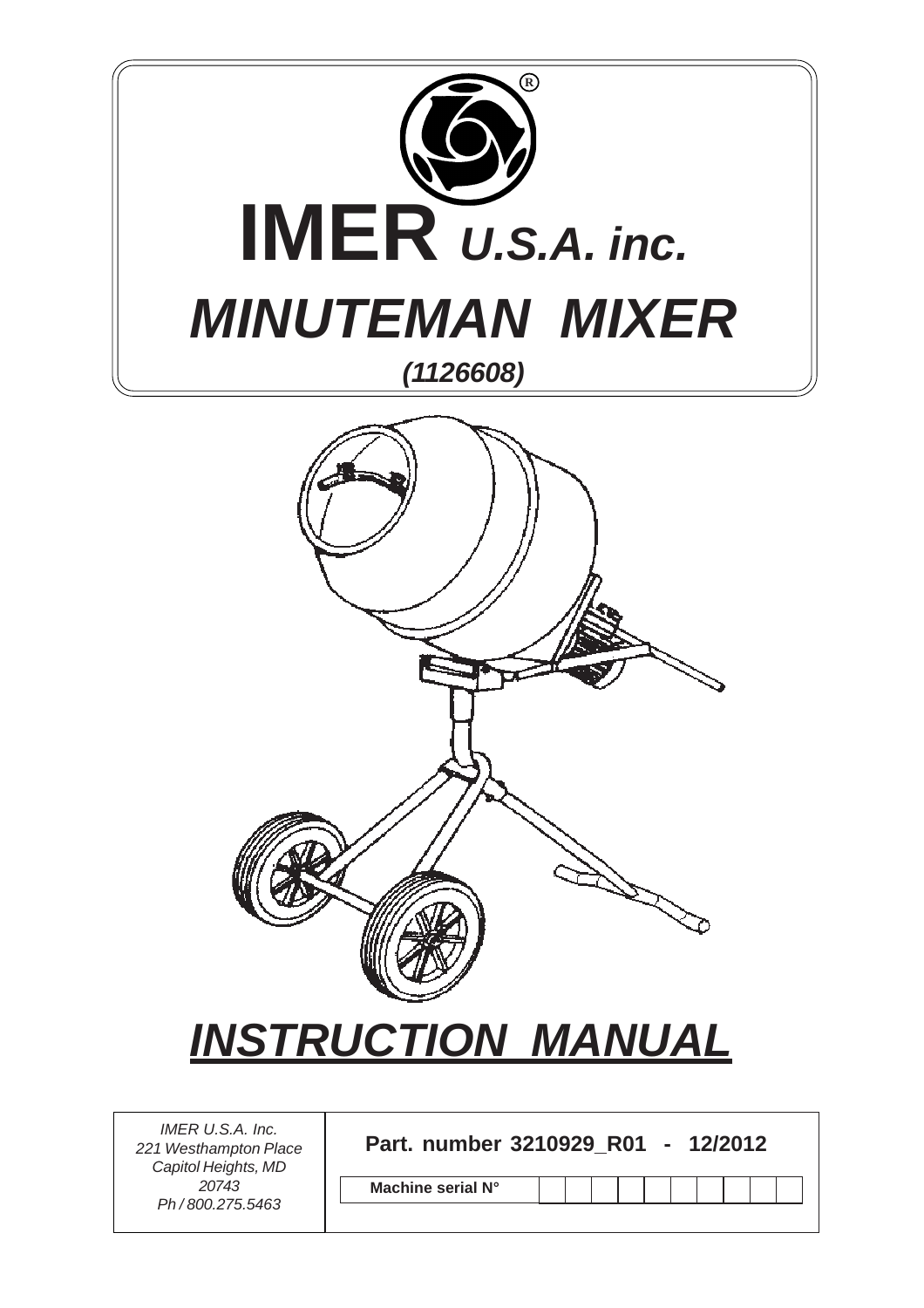

**Thank you for purchasing a MINUTEMAN Mixer from an IMER U.S.A. dealer. Your decision is an intelligent one. No other mixer in the world today offers the features and value of the MINUTEMAN Mixer.**

- 1 minute.
- \* Direct drive drum rotation, efficient and safe.
- \* Portable, the large 12" wheels make moving the MINUTEMAN a breeze around the home or job site.
- \* Compact, the clever design allows the MINUTEMAN to fit into the trunk or hatchback area of almost all cars.
- \* Finish, the high quality of paint and construction components ensure a piece of equipment that you will be proud to own for years.

At IMER U.S.A. we continually search for ways to better serve our customers. Should you have an idea or thought to share with us regarding this Product we would appreciate hearing from you. Our motto is **"Tools and Services for the 21st Century".** We look forward to delivering the goods. \* After the initial set-up the MINUTEMAN Mixer can be knocked down or reassembled in<br>
\* Direct drive drum rotation, efficient and safe.<br>
\* Portable, the large 12" wheels make moving the MINUTEMAN a breeze around the<br>
home

Mace T. Coleman, Jr. President, IMER U.S.A. Inc.

221 Westhampton Place Capitol Heights, MD 20743 Ph / 800.275.5463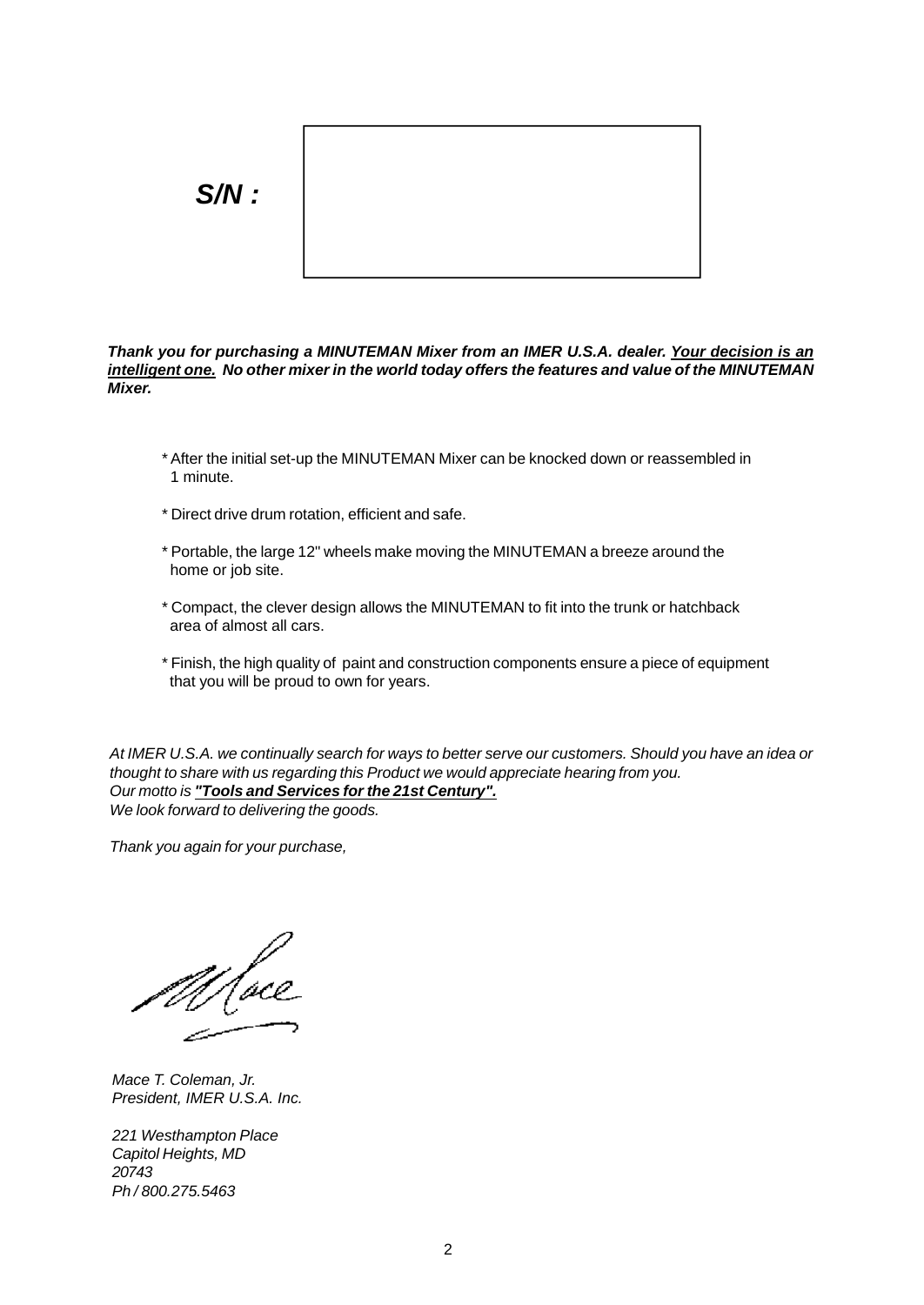

### **TABLE OF CONTENTS**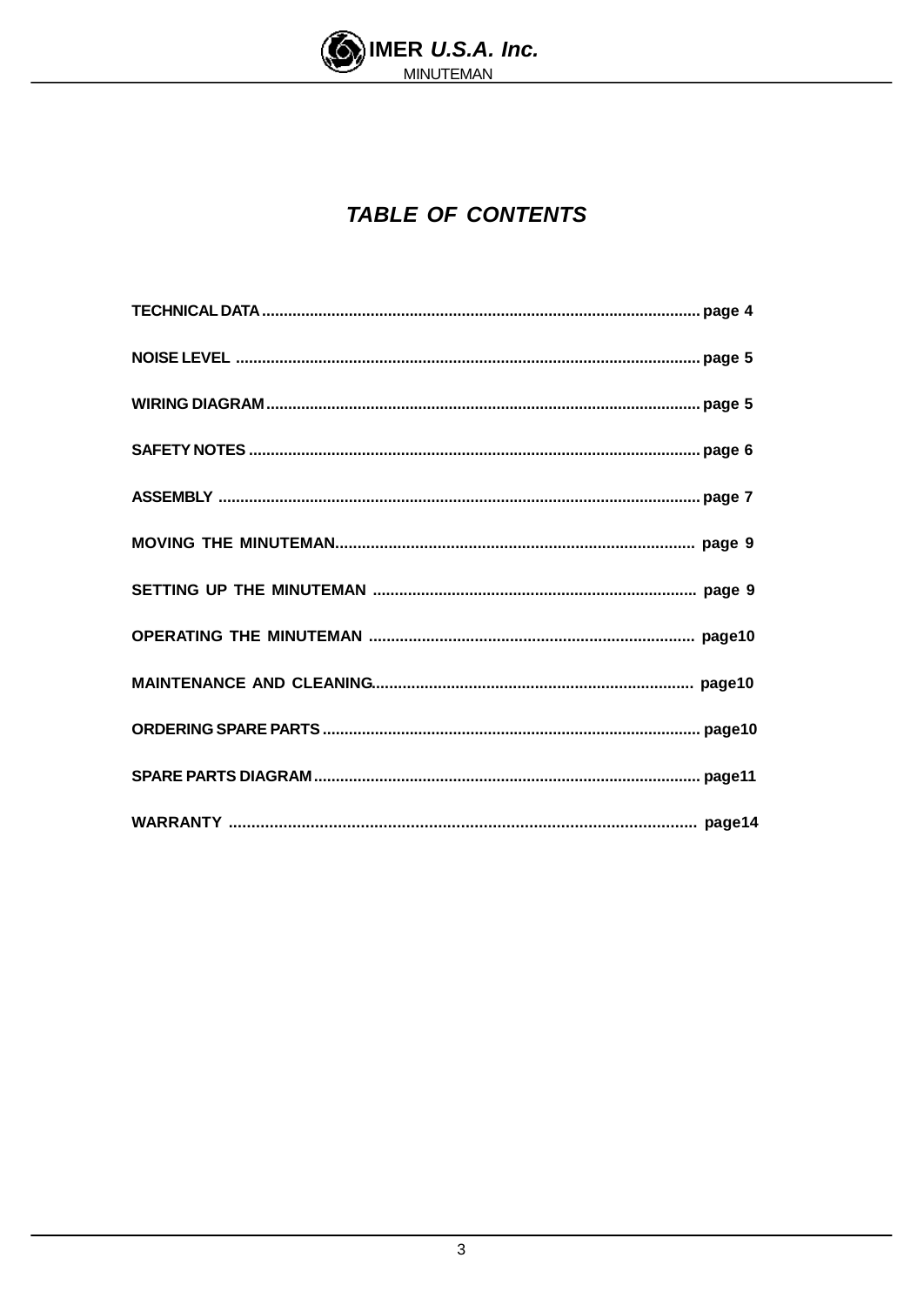

### **TECHNICAL DATA**



| Drum capacity               | 5 cubic feet               |
|-----------------------------|----------------------------|
| <b>Batch Output</b>         | 2.5 cubic feet, 225 lbs. * |
| Drum Diameter               | 24 inches                  |
| Discharge outlet height     | 23 inches                  |
| Wheels                      | $12" \times 2.5"$          |
| Single Phase electric motor | $0.5$ HP                   |
| Voltage                     | 110 / 115 V                |
| Hertz                       | 60                         |
| Motor R.P.M.                | 3350                       |
| Nominal current             | 6.2 Amp                    |
| Operating dimensions        | 42" x 25" x 58"            |
| Storage dimensions          | 25" x 25" x 25.5"          |
| Weight                      | 120 pounds                 |

Product development and improvement is an ongoing process, therefore, specifications may change \* Capacities based on usable volume.<br>Product development and improvement is an ongoing process, therefore, specifications may change<br>without notice.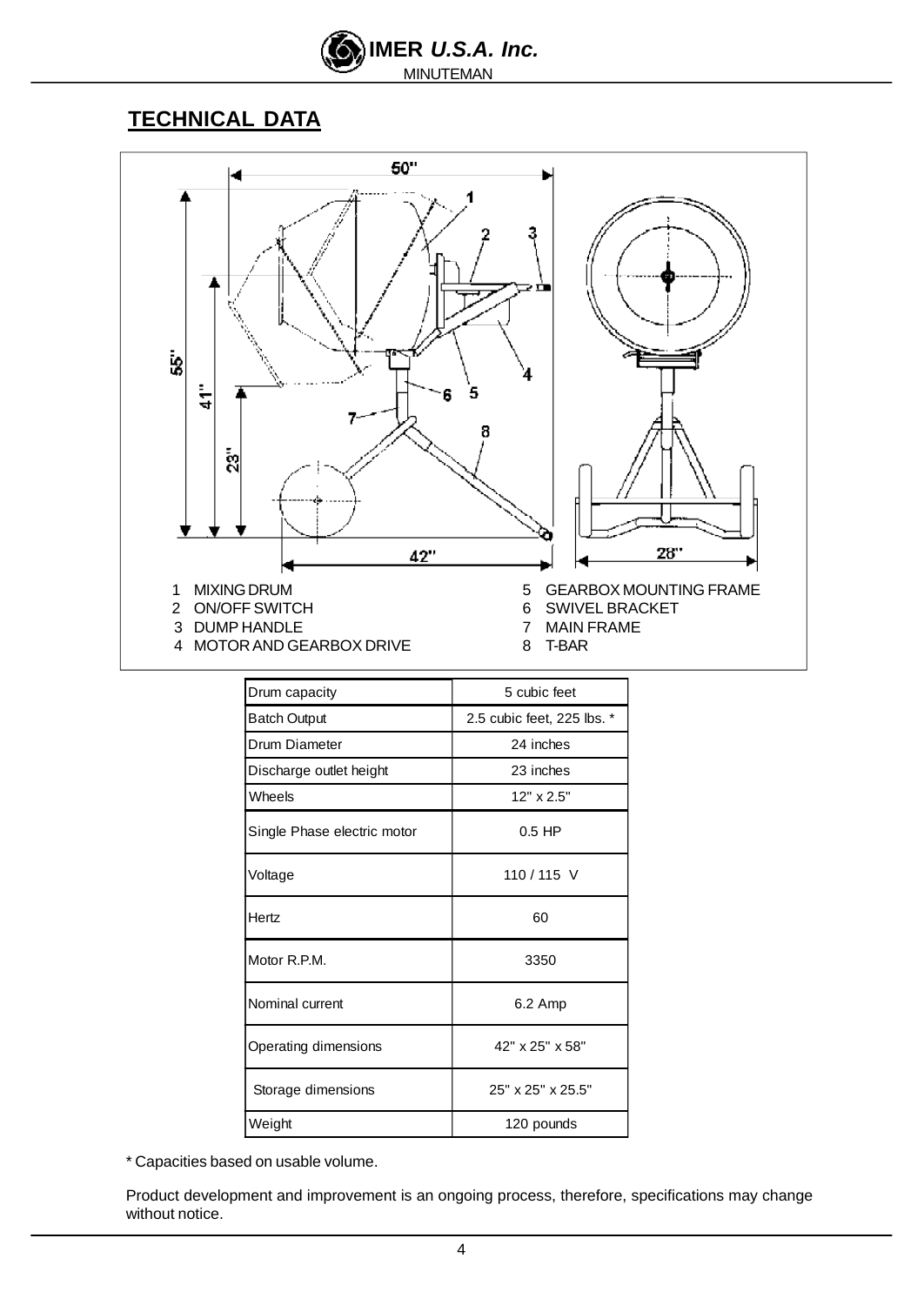

The MINUTEMAN has <sup>a</sup> noise emission level of <sup>65</sup> decibels. It's very quiet, operate it anywhere. **NOISE LEVEL**

### **WIRING DIAGRAM**



- **N Neutral wire** the contract of the contract of the contract of the contract of the contract of the contract of the contract of the contract of the contract of the contract of the contract of the contract of the contrac **Neutral wire**
- L1 Phase wire **the contract of the contract of the contract of the contract of the contract of the contract of the contract of the contract of the contract of the contract of the contract of the contract of the contract of Phase wire**
- State Stop and start button **State State State State State State State State State State State State State State State State State State State State State State State State State State State State State State State State S Stop and start button**
- **F2 Thermal protection for electric motor**
- C1 Capacitor **Capacitor C1** Capacitor **C1** Capacitor **C1 Capacitor**
- **M1 Single phase motor**
- **AM Motor winding**
- **AA Motor winding**





### **WARNING**

**Any type of electrical repair or trouble-shooting should only be performed by an IMER dealer or a properly qualified electrical repair shop. For assistance with any electrical difficulty, IMER U.S.A. is always directly Find MINUTEMAN** motor is manufactured as a class II Double Insulation<br>type (  $\Box$  ), it does not require a ground wire.<br>Any type of electrical repair or trouble-shooting should only be performed<br>by an IMER dealer or a pr



**CAUTION: when carrying out repairs, class II Double Insulation protection will only be maintained if original insulating materials are used and provided the specifications and insulating materials remain unmodified.**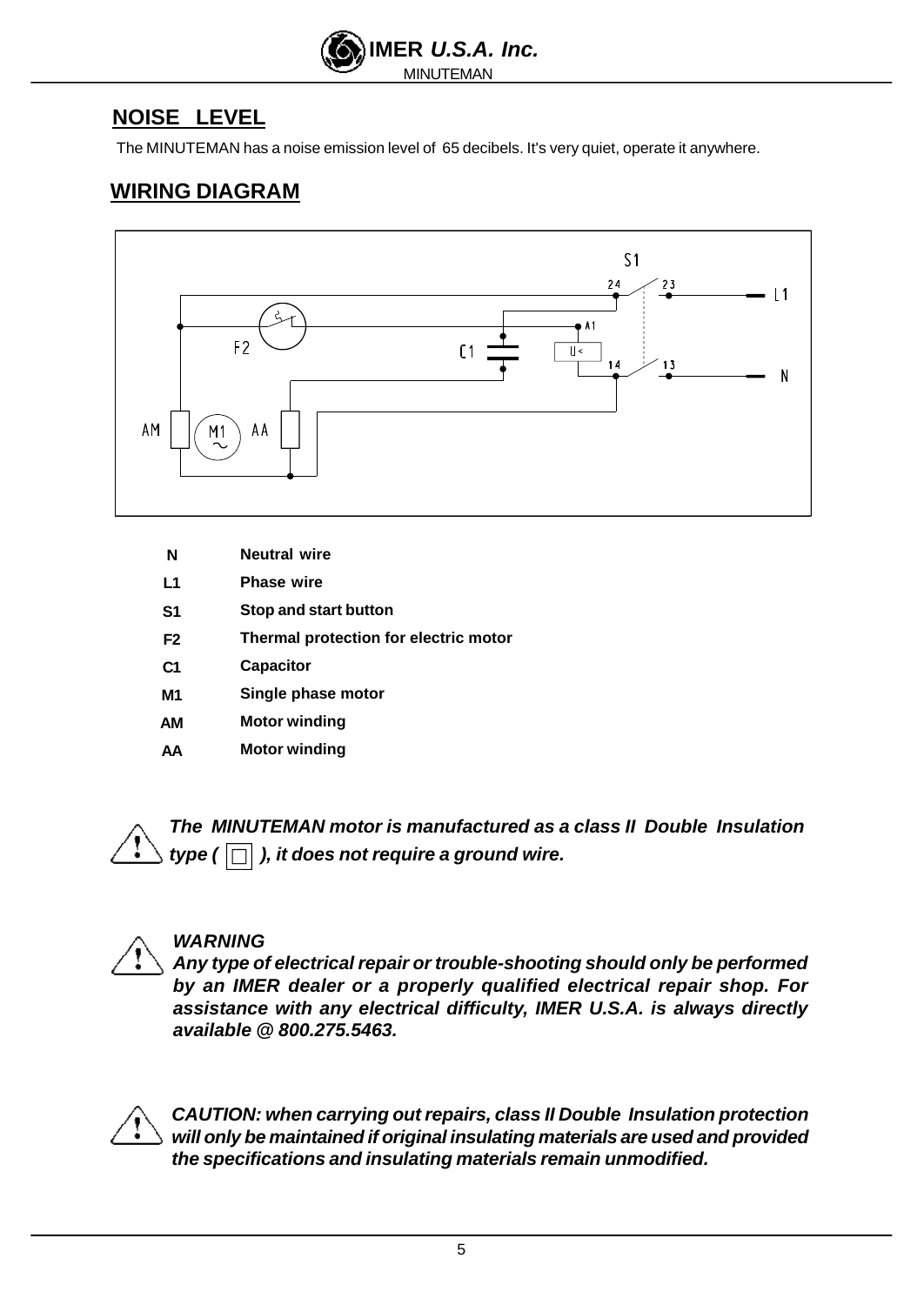

### **SAFETY NOTES**

### **IMPORTANT ! READ THIS SECTION CAREFULLY !**

Your **MINUTEMAN** mixer has been designed with safety in mind. However, as with any type of machinery, some basic **DO'S** and **DONT'S** apply:

**Place your hand or hands in or around any part of the drum while it is operating !** 



**Place any tools or instruments in or around the drum while it is operating !**



**Operate the mixer on a surface that is not flat or is uneven !**

**Always operate the MINUTEMAN on a level surface, if placed on an incline the machine will fall over.**

**Clean, assemble or work on the unit while it is plugged in !**

## **DO NOT**

**Allow water to contact the motor or electrical connections at any time !**

## **DO NOT**

**Operate the unit in or around water puddles.**

### **DO NOT**

**Leave the machine unattended !**

## **DO NOT**

**Allow other persons around the mixer while it is operating ! Keep children away from your work area !**

## **DO NOT**

**Operate the mixer while under the influence of alcohol or drugs !**

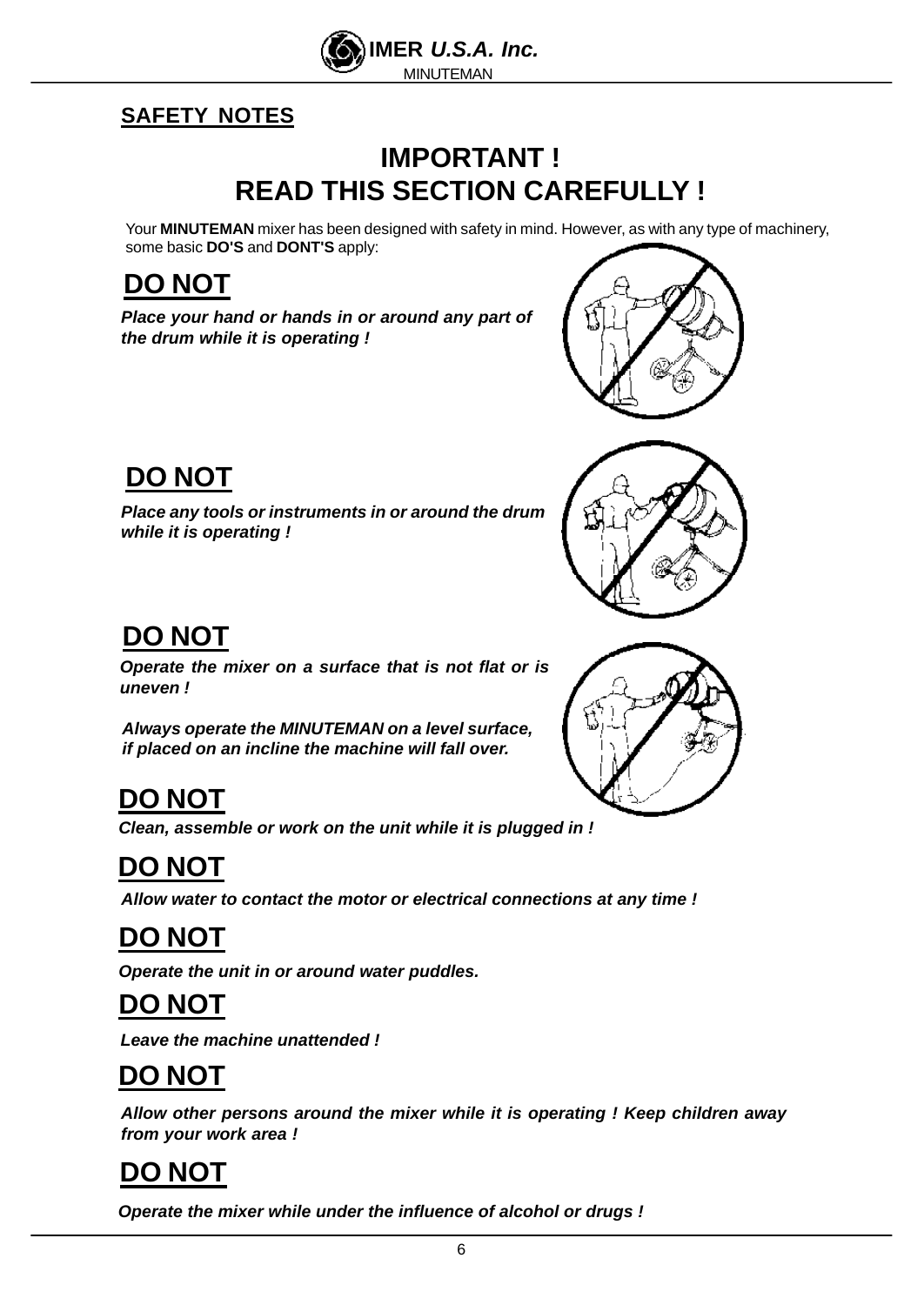

**is not the best way to mix. head of SEC NOT**<br>
Do not start and stop the mixer with material in the drum, this will damage the motor and<br>
is not the best way to mix.<br>
<u>Always</u> have the drum rotating when filling or discharging the mixer, this produce

**Always have the drum rotating when filling or discharging the mixer, this produces the**

### **SAFETY NOTES**

### **DO**

**Read all the instructions before operating the mixer.**

### **DO**

**Use caution when assembling and transporting the mixer. Tie it down good in your vehicle.**

### **DO**

**Keep the mixer clean and free of debris and mix build-up. After using, fill the drum with water and run the MINUTEMAN for 10 minutes or so, most of the cement will break loose from the drum.** Do not start and stop the mixer with material in the drum, this will damage the motor and<br>Is not the best way to mix.<br>Always have the drum rotating when filling or discharging the mixer, this produces the<br>Always have the d

### **DO**

**Keep all the moving parts lightly lubricated, WD-40 may be sprayed all around the machine (wheel axles, swivel bracket, etc.).**

## **DO**

**Periodically inspect your mixer for abnormal wear or damage. If something does not seem right call your dealer or IMER USA direct @800.275.5463.**

**DO**<br>Wear the appropiate safety gear; hard hat ,gloves, goggles, ear protection and wear<br>tight clothing around the mixer. Loose clothing can cause injury should it become<br>entangled with the mixer.<br>ASSEMBLY - Follow drawing **Wear the appropiate safety gear; hard hat ,gloves, goggles, ear protection and wear tight clothing around the mixer. Loose clothing can cause injury should it become**

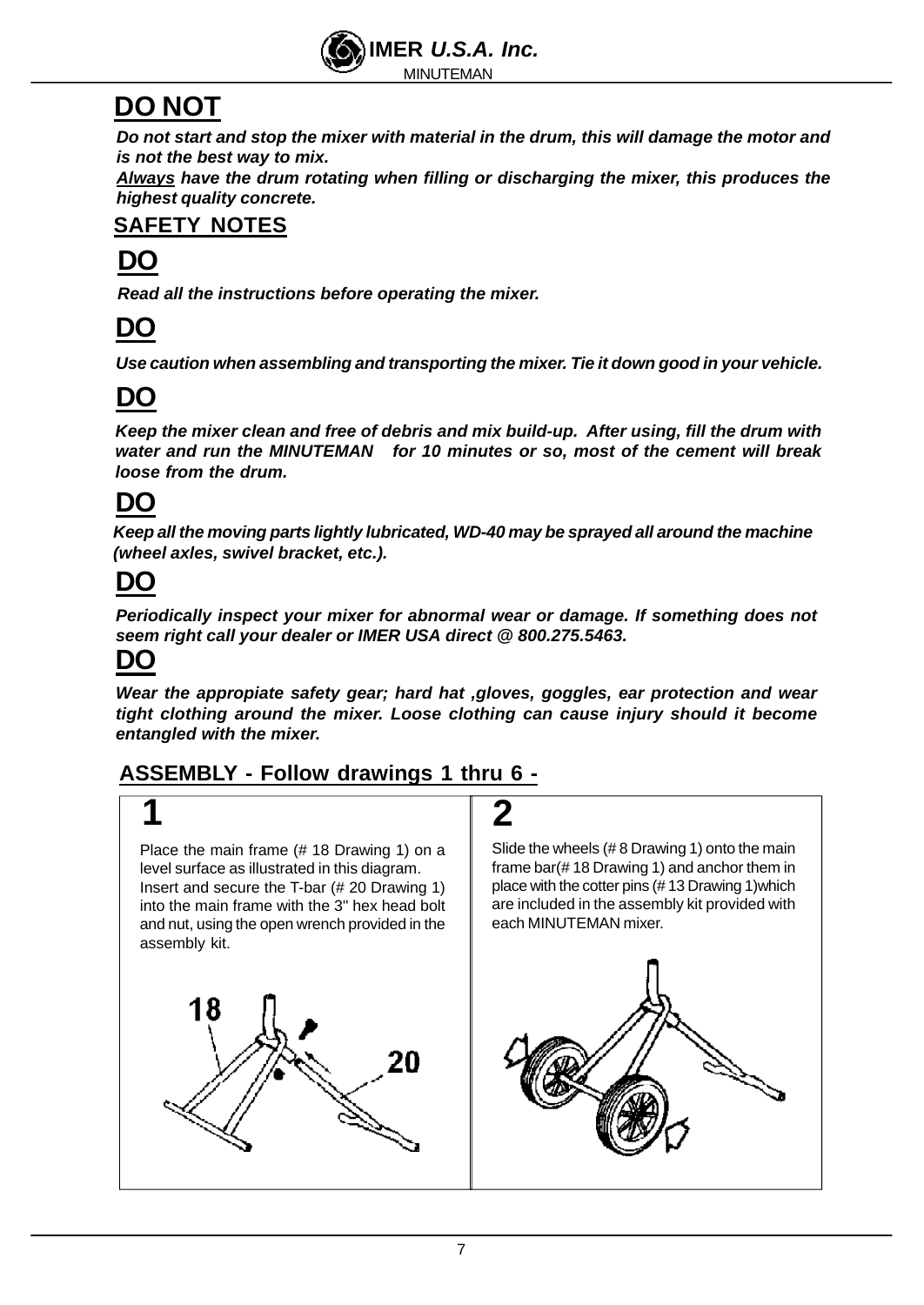

Fit the gear-box frame and motor assembly  $#$  Slide the swivel bracket (#15 Drawing 1) onto 1) slide the cotter pin through the anchor pin  $\parallel$  swivel bracket. **3**<br>
Fit the gear-box frame and motor assembly (#<br>
7 Drawing 1) into the swivel bracket (# 15<br>
Drawing 1) with the anchor pin, (# 17 Drawing<br>
1) slide the cotter pin through the anchor pin<br>
hole (# 16 Drawing 1).<br>
hole (#



7 Drawing 1) into the swivel bracket (# 15  $\,$   $\,$  the main frame upright. The gear-box and motor  $\,$   $\,$   $\,$ Drawing 1) with the anchor pin, (# 17 Drawing  $\hskip1cm \big| \quad$  assembly (# 7 Drawing 1) is mounted into this  $\hskip1cm \big|$ swivel bracket. The state of the state of  $\vert$ 



Mount the mixing drum (# 4 Drawing 1) onto  $\left| \rule{0cm}{.3cm} \right|$  Secure the mixing blades (# 2 Drawing 1) to  $\left| \rule{0cm}{.3cm} \right|$ the T-handle bolt(#5 Drawing 1) and washer  $#$  | outer drum. hand, give it a whack or two with a hammer: no cotter pin provided in the assembly kit.

## **5 6**

the gear-box shaft (# 29 Drawing 2) by aligning  $\qquad \quad \mid \quad$  the inner drum with the screws (# 1 Drawing 1)  $\qquad$   $\mid$ the guide notch with the locating pin on the gear  $\qquad \qquad \quad \quad$  and nuts (#3 Drawing 1) provided in the assembly  $\qquad \qquad \mid$ shaft.Secure the drum to the gear-box shaft with  $\quad \vert \quad$  kit.Assembly with the <code>screws</code> heads on the  $\quad \vert$ Secure the mixing blades (# 2 Drawing 1) to outer drum. The contract of the contract of the contract of the contract of the contract of the contract of the contract of the contract of the contract of the contract of the contract of the contract of the contract of th

6 Drawing 1) provided in the assembly kit. Once  $\qquad \qquad$  Finally, insert tilting handle (# 10 Drawing 1) in  $\qquad$ the T-bolt is tightened as much as possible by  $\quad \vert \quad$  the handle mounting tube and lock using the  $\quad \vert$ 

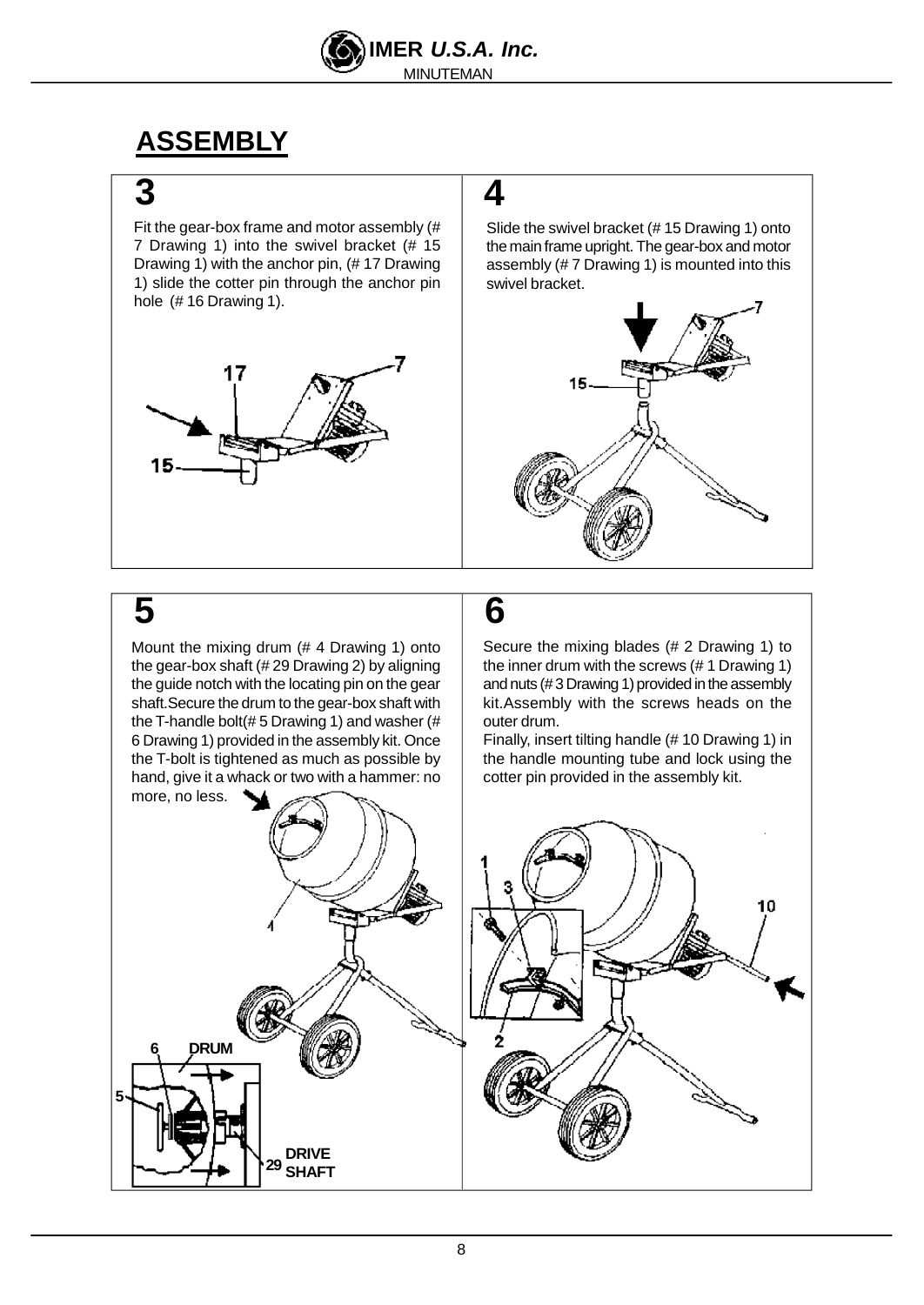



**Always disconnect the power cord before**

To roll the machine, hold the support leg and dump handle and move as shown in Drawing 4.

**Do not attempt to move the mixer when there is material in the drum, it must be**



### **CAUTION - SET-UP IMPORTANT**

**Position the machine on a level surface as illustrated in the drawing 6 (maximun allowable slope is 5 degrees,**

**To complete the mixer set-up, before can properly discharge into a wheel-**

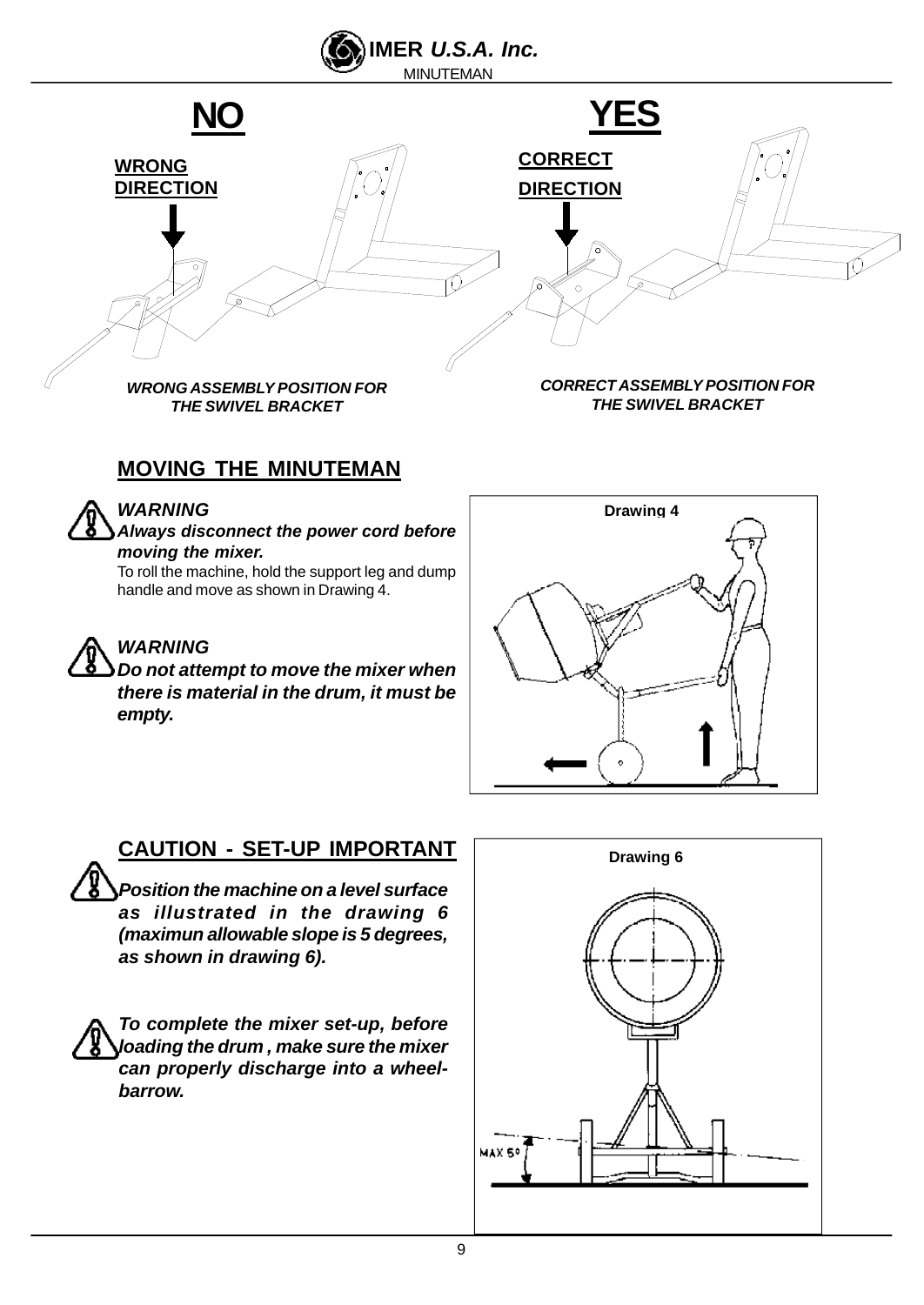

- 1) Use a 2 prong, grounded, 110/115 volt, 60 Hz, power connection for safe operation. The line should be at least 12 gauge.
- 2) To mix concrete, add water, concrete, and aggregate while the drum is rotating.
- 3) Discharge the mixed concrete by elevating the dump handle (# 10 Drawing 1) while the drum is rotating.

### **NOTE: When tilting the drum to discharge the concrete, do so slowly. It is important to perform the discharge smoothly, this keeps the machine balanced and upright.**

4) The ON/OFF switch in the motor of the MINUTEMAN mixer provides thermal protection to the motor in the event of overheating. Should your motor shut off automatically, turn off the unit and unplug it for 15 minutes. This allows the motor to cool.After the cooling period, plug in the motor and press the start switch. If the motor does not restart and continue to run, contact your local IMER products distributor, or call IMER **OPERATION**<br>
1) Use a 2 prong, grounded, 110/115 volt, 60 Hz, power connection for safe operation. The line should be at<br>
least 12 gauge.<br>
2) To mix concrete, add water, concrete, and aggregate while the drum is rotating.<br>

The MINUTEMAN Mixer requires very low maintenance. However, a few basic maintenance procedures should be followed.

### **NOTE: Always unplug the mixer from its power source before any cleaning or maintenance functions are performed.**

- 1) Clean the mixer after each use and do not allow any concrete to build up on any portion of the mixer.
- 2) Essentially the gearbox is sealed for life. The quality of the gears and the lubricant are such that changing the oil is not necessary. Should you want to change the oil, see your dealer or call IMER U.S.A direct for instruction @ 800.275.5463. **INSTRIMANCE AND CLEANING**<br>
The MINUTEMAN Mixer requires very low maintenance. However, a few basic maintenance procedures<br>
should be followed.<br>
<u>NOTE</u>: Always unplug the mixer from its power source before any cleaning or<br>
- 3) Keep all moving parts lightly greased.
- 4) Keep the electric motor cooling fins clean and free of debris build-up.
- 5) Before storing the MINUTEMAN after a project is completed, spray n' wipe the entire machine with wD-40.

## **NOTE: When spraying the mixer with water, do not direct the water onto the motor or**

**All orders for spare parts must include the following:**

- **1) Type of machine.**
- **2) Part number and drawing references of each part, see the parts list.**
- **3) Serial number and year of manufacture recorded on the machine's SPARE PARTS**<br>All orders for spare parts must include the following:<br>1) Type of machine.<br>2) Part number and drawing references of each part, see the parts list.<br>3) Serial number and year of manufacture recorded on the mach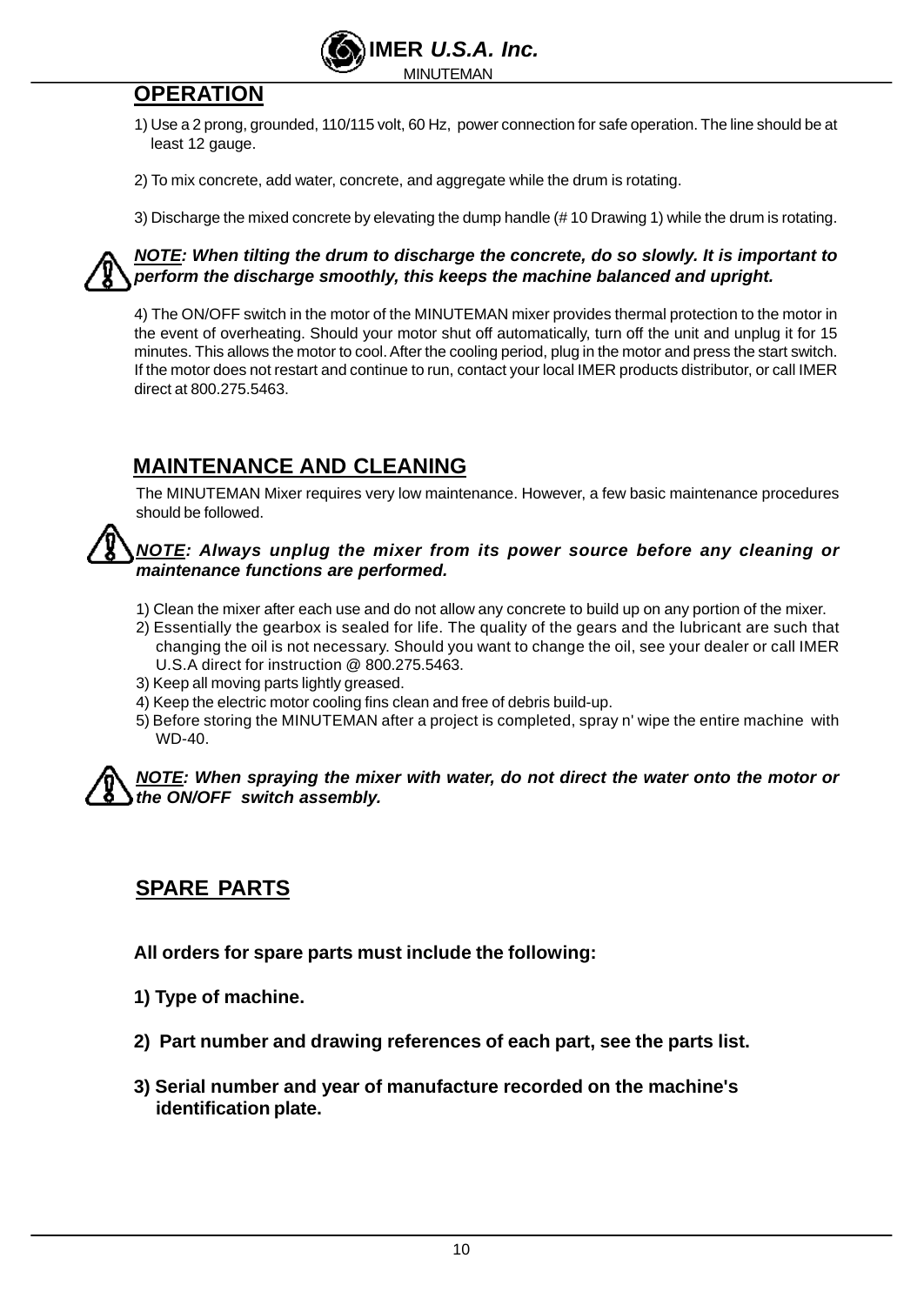

|                 |             | DRAWING #1 - FRAME AND DRUM ASSEMBLY |              |  |
|-----------------|-------------|--------------------------------------|--------------|--|
| Ref.            | <b>P.n.</b> | <b>Description</b>                   | <b>NOTE</b>  |  |
|                 | 2222193     | <b>SCREW</b>                         | TB M12 x 25  |  |
|                 | 2250155     | <b>MIXING PADDLE</b>                 |              |  |
|                 | 2223700     |                                      | 5588 M12 Z   |  |
|                 | 2250719     | <b>DRUM</b>                          |              |  |
|                 | 2222982     | T - BOLT                             |              |  |
|                 | 2224428     | <b>WASHER</b>                        | 14X36X6      |  |
|                 | 3210935     | <b>GEAR BOX FRAME</b>                |              |  |
|                 | 3206390     | <b>WHEEL</b>                         |              |  |
|                 | 2235450     | PLASTIC PLUG                         |              |  |
|                 | 3206148     | <b>DUMP HANDLE</b>                   |              |  |
|                 | 3210947     | I.D. PLATE                           |              |  |
| $\overline{10}$ | 2226700     | COTTER PIN                           |              |  |
| AC              | 3210893     | <b>SWIVEL BRACKET</b>                |              |  |
| 16              | 2226702     | SPLIT-PIN                            | 1 $R/35$     |  |
| 47              | 3210936     | <b>PIVOT AXLE</b>                    |              |  |
|                 | 3206365     | <b>MAIN FRAME</b>                    |              |  |
| 19              | 2222148     | <b>BOLT</b>                          | M10X65 5737  |  |
|                 | 2255749     | T-BAR                                |              |  |
|                 | 2289740     | <b>WRENCH</b>                        | 17X19        |  |
| nn.             | 2223650     | NI IT                                | M10 5588     |  |
| 23              | 3206800     | <b>CIRCLIP</b>                       | M1455 ZA ø14 |  |

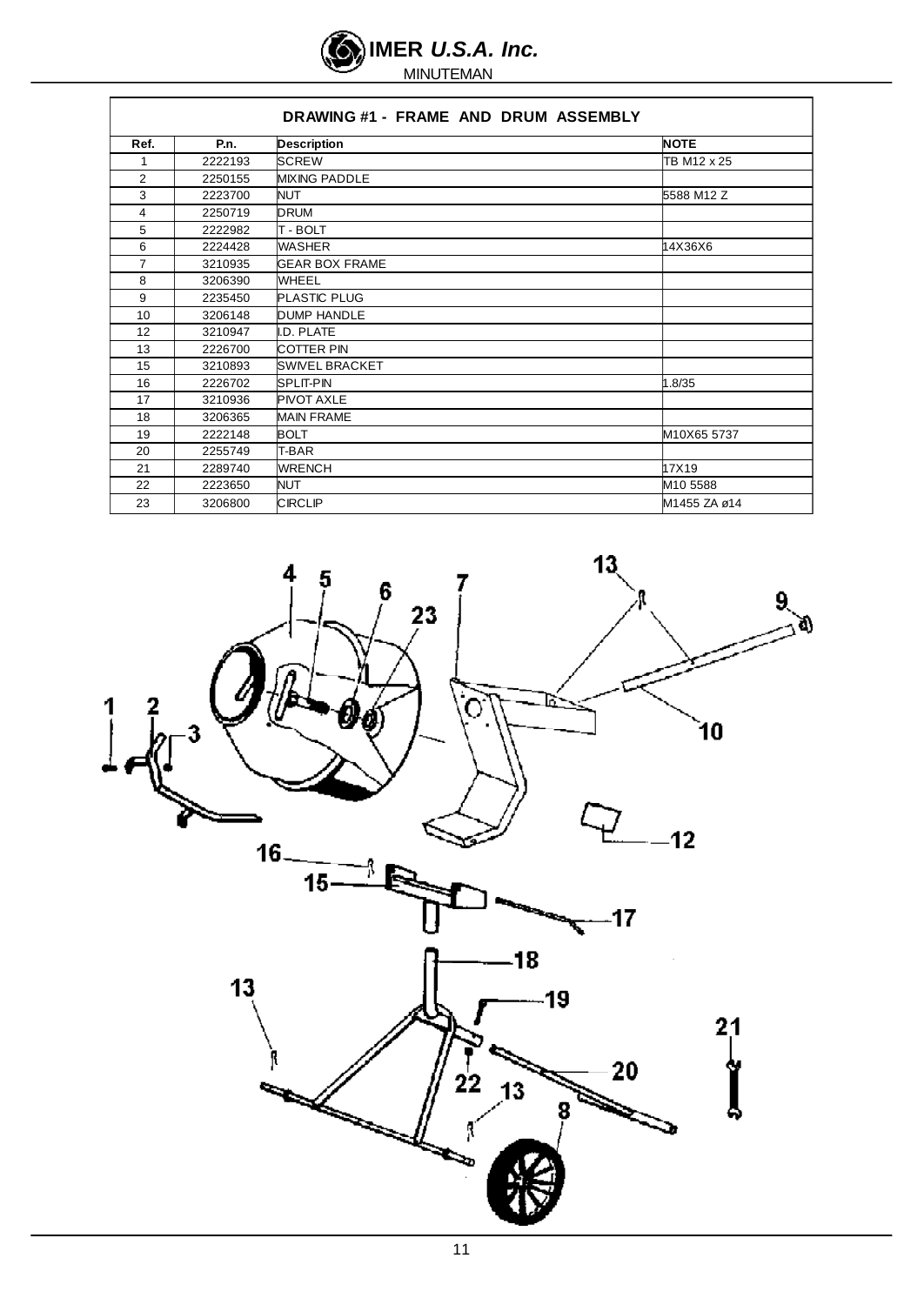

### **DRAWING #2 MOTOR AND GEARBOX ASSEMBLY (110/115 V - 60Hz)**

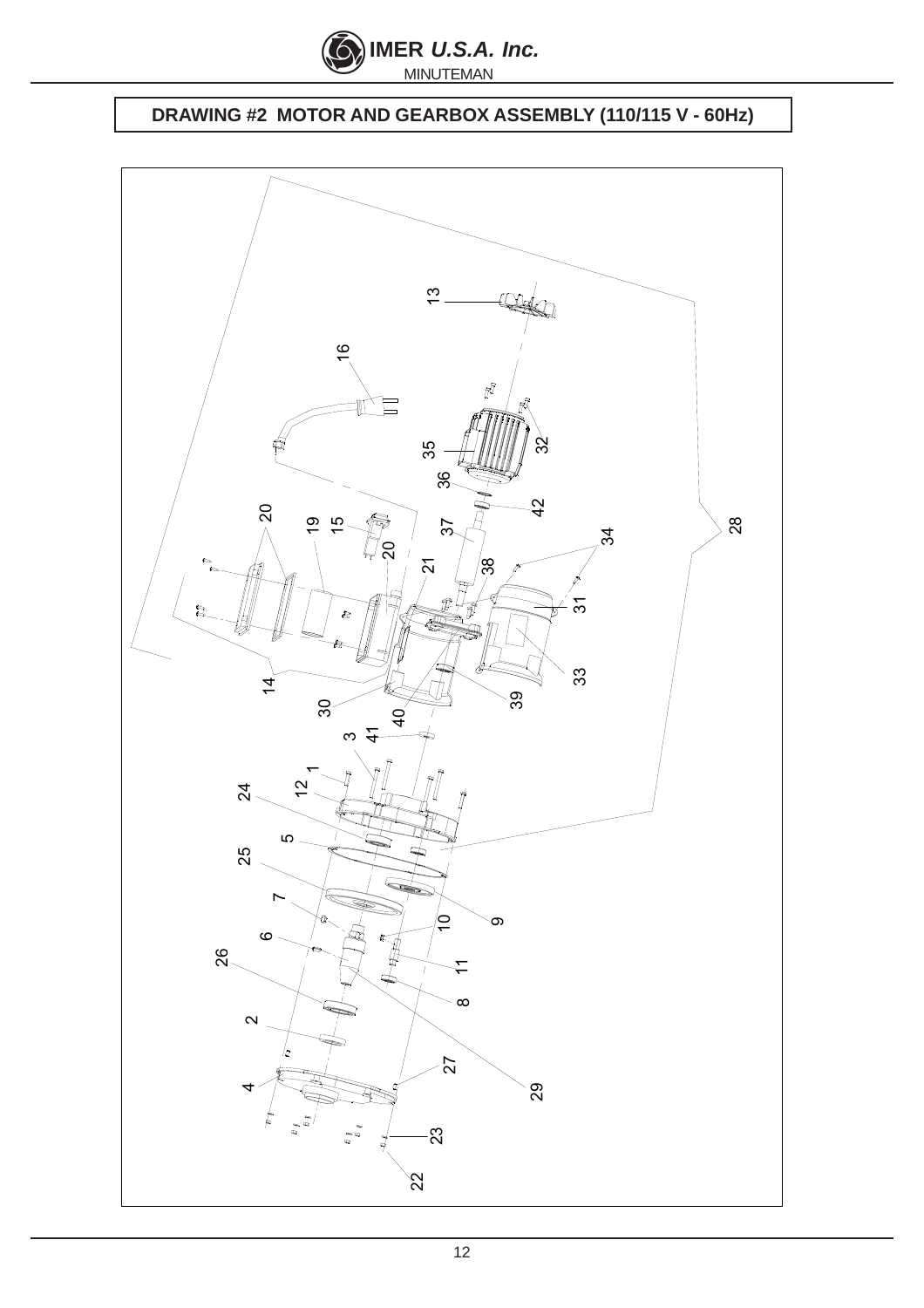

٦

Ē

|                                 |                |                                    | DIAGRAM #2 MOTOR AND GEARBOX ASSEMBLY    |             |  |
|---------------------------------|----------------|------------------------------------|------------------------------------------|-------------|--|
|                                 |                | COD. 3210492 (110 / 115 V - 60 Hz) |                                          |             |  |
| <b>UP TO SERIAL<br/>NUMBER:</b> | RIF.           | P.n.                               | <b>Description</b>                       | <b>Note</b> |  |
|                                 | $\mathbf{1}$   | 2222010                            | <b>BOLT</b>                              | M6x25       |  |
|                                 | 2              | 2207405                            | <b>OIL SEAL</b>                          | 55x40x10    |  |
|                                 | 3              | 2222012                            | <b>BOLT</b>                              | M6x60       |  |
|                                 | 4              | 3210485                            | <b>GEARBOX CASE-HALF</b>                 |             |  |
|                                 | 5              | 3210482                            | <b>GEARBOX GASKET</b>                    |             |  |
|                                 | 6              | 2228360                            | <b>SHEAR PIN</b>                         | Ø8x16       |  |
|                                 | $\overline{7}$ | 2229500                            | <b>KEY</b>                               | 8x7x15      |  |
|                                 | 8              | 2204420                            | <b>BEARING</b>                           | 6201        |  |
|                                 | 9              | 3210487                            | <b>GEAR</b>                              | Z 81        |  |
|                                 | 10             | 2229249                            | KEY                                      | 5x5x12      |  |
|                                 | 11             | 3210483                            | <b>PINION GEAR</b>                       | Z9          |  |
|                                 | 12             | 3210486                            | <b>GEARBOX CASE-HALF</b>                 |             |  |
|                                 | 13             | 3210904                            | <b>FAN</b>                               |             |  |
|                                 | 14             | 3210911                            | ELECTRIC BOX COMPLETE (ALL COMPONENTS)   |             |  |
| 1005797                         | 15             | 3210233                            | <b>SWITCH</b>                            |             |  |
|                                 | 16             | 3210955                            | <b>ELECTRICAL PLUG</b>                   |             |  |
|                                 | 19             | 3210923                            | <b>CAPACITOR</b>                         | 50µF 250 V  |  |
| 1005797                         | 20             | 3233039                            | ELECTRIC BOX ASS'Y + SCREW + GASKET ONLY |             |  |
|                                 | 21             | 3209214                            | <b>GASKET</b>                            |             |  |
|                                 | 22             | 2223260                            | <b>NUT</b>                               | M6          |  |
|                                 | 23             | 2224530                            | <b>WASHER</b>                            | Ø6x12.5     |  |
|                                 | 24             | 2204550                            | <b>BEARING</b>                           | 6205        |  |
|                                 | 25             | 3210479                            | <b>GEAR</b>                              | Z 104       |  |
|                                 | 26             | 2204504                            | <b>BEARING</b>                           | 6008        |  |
|                                 | 27             | 2228819                            | <b>LOCATING PIN</b>                      | Ø6x12       |  |
|                                 | 28             | 3210494                            | MOTOR ASS'Y WITH CASE HALF               |             |  |
|                                 | 29             | 3210481                            | <b>DRIVE SHAFT SPINDLE</b>               |             |  |
|                                 | 30             | 3210496                            | <b>RIGHT SIDE MOTOR COVER</b>            |             |  |
|                                 | 31             | 3210495                            | LEFT SIDE MOTOR COVER                    |             |  |
|                                 | 32             | 3210036                            | <b>SCREW</b>                             | M5x16       |  |
|                                 | 33             | 3210587                            | <b>RATING PLATE</b>                      |             |  |
|                                 | 35             | 3210906                            | <b>STATOR</b>                            |             |  |
|                                 | 36             | 3210898                            | <b>SPACER WASHER</b>                     |             |  |
|                                 | 37             | 3210486                            | <b>ROTOR</b>                             |             |  |
|                                 | 38             | 3210901                            | <b>SCREW</b>                             | M5x22       |  |
|                                 | 39             | 3208982                            | <b>BEARING</b>                           | 6202        |  |
|                                 | 40             | 3210488                            | <b>INSULATING FLANGE</b>                 |             |  |
|                                 | 41             | 2207350                            | <b>OIL SEAL</b>                          | 12x32x7     |  |
|                                 | 42             | 3210902                            | <b>BEARING</b>                           | 6002        |  |